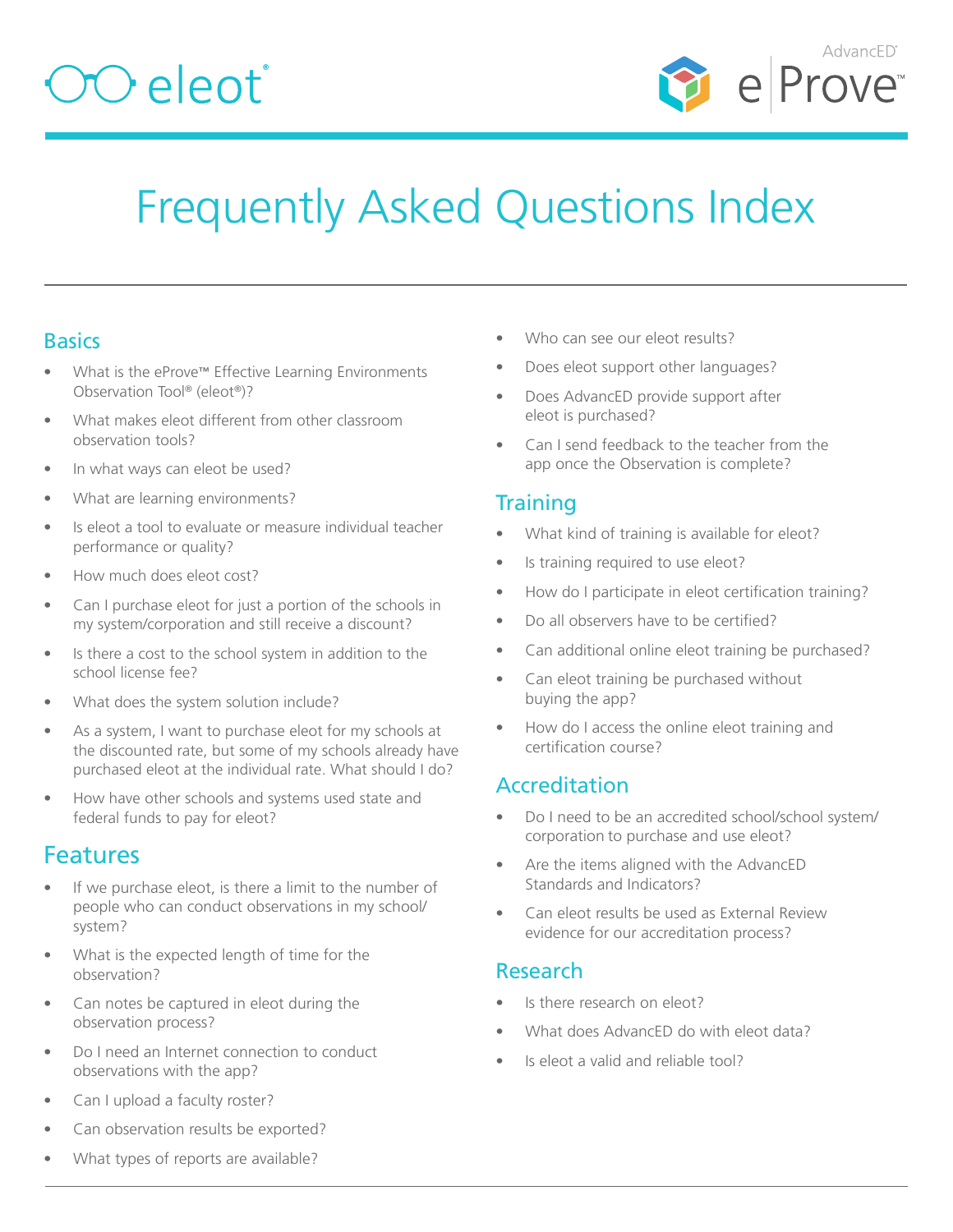

## Frequently Asked Questions

## <span id="page-1-2"></span>**Basics**

#### What is eleot?

The eProve™ Effective Learning Environments Observation Tool® (eleot®) is a learner-centric classroom observation tool that comprises 30 items organized in seven environments aligned with the AdvancED Standards and Indicators and based on a review of widely used observation instruments and the most current research on effective learning. The eleot provides useful, relevant, structured and quantifiable data on the extent to which students are engaged in activities and/or demonstrate knowledge, attitudes and/ or dispositions that are conducive to effective learning.

The environments are:

- Equitable Learning
- High Expectations
- Supportive Learning
- Active Learning
- Progress Monitoring and Feedback
- Well-Managed Learning
- Digital Learning

## <span id="page-1-0"></span>What makes eleot different from other classroom observation tools?

The eleot:

- Focuses observations on the most important educational stakeholder: the student/learner.
- Does not require face-to-face training or multiple-day professional development.
- Was intentionally built to be an intuitive, easy-to-use, educator-friendly tool.
- Has online, asynchronous training modules and an online inter-rater reliability certification process.
- Encourages and recommends that observers ask students about aspects of their classroom experience to gather more evidence that then informs the observers' ratings.

## <span id="page-1-1"></span>In what ways can eleot be used?

The eleot provides an aggregate picture of classrooms across an entire school but can also be used formatively and reflectively at grade level, in content-specific ways (e.g., to examine the overall performance of sixth grade math teachers), longitudinally for a specific classroom or in other ways based on the needs of the user.

"The eleot is a learner-centric classroom observation tool that comprises 30 items organized in seven environments aligned with the AdvancED Standards and Indicators and based on the most current research on effective learning."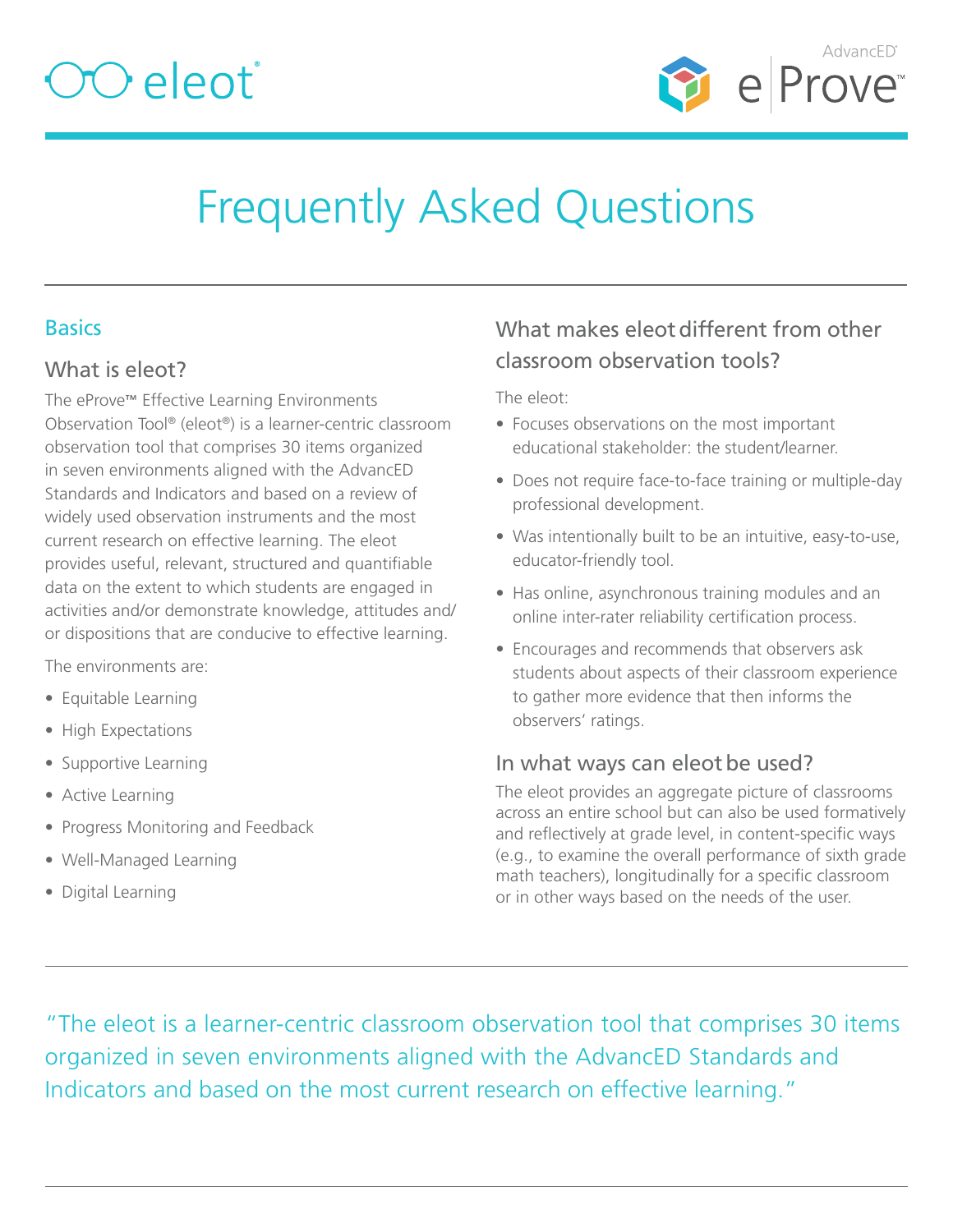

## <span id="page-2-0"></span>What are learning environments?

A learning environment means the context in which student learning occurs within a classroom setting. The eleot captures multiple learning environments under seven broader themes: Equitable learning, high expectations, supportive learning, active learning, progress monitoring and feedback, well-managed learning and digital learning.

#### <span id="page-2-1"></span>Is eleot a tool to evaluate or measure individual teacher performance or quality?

No. Just as the AdvancED Standards for Quality are used to provide school/system/organization-level ratings through performance, the aggregated mean rating for each environment from all observations conducted is what is reported, NOT individual classroom data.

## <span id="page-2-2"></span>How much does eleot cost?

The cost of an annual individual school license is \$400. A school system or corporation purchasing two or more licenses for their schools receives a discounted price of \$360 per license. Each license includes three registrations for the online eleot training and certification course. Additional trainings can be purchased for \$75 each.

#### <span id="page-2-3"></span>Can I purchase eleotfor just a portion of the schools in my system/corporation and still receive a discount?

Yes. As long as you are purchasing for two or more schools, you will receive the discounted price of \$360.

#### <span id="page-2-4"></span>Is there a cost to the school system in addition to the school license fee?

No additional cost is incurred by the system when purchasing licenses for their schools.

## <span id="page-2-5"></span>What does the system solution include?

Systems purchasing eleot receive an eleot license for each school, with unlimited use of eleot for one year and three registrations for online certification training per school. The eleot system administrator will have access to each of the licensed schools, including the ability to upload teacher rosters, assign observers, conduct observations, view reports and export observation data in order to aggregate them offline, and conduct systemwide analysis. We're currently working on enhancing the systems solution to provide additional online reporting capabilities and other features.

#### As a system, I want to purchase eleot for my schools at the discounted rate, but some of my schools already have purchased eleot at the individual rate. What should I do?

Contact AdvancED Customer Service at 888.413.3669, ext. 5720 or helpdesk@advanc-ed.org, and they will assist you in transitioning your school(s) to the system model at the discounted price and issue you a credit.

## <span id="page-2-6"></span>How have other schools and systems used state and federal funds to pay for eleot?

Because eleot is a powerful tool for professional development, peer learning, and continuous improvement, many schools use their Title I, Title II, or School Improvement Grant funds to purchase this app.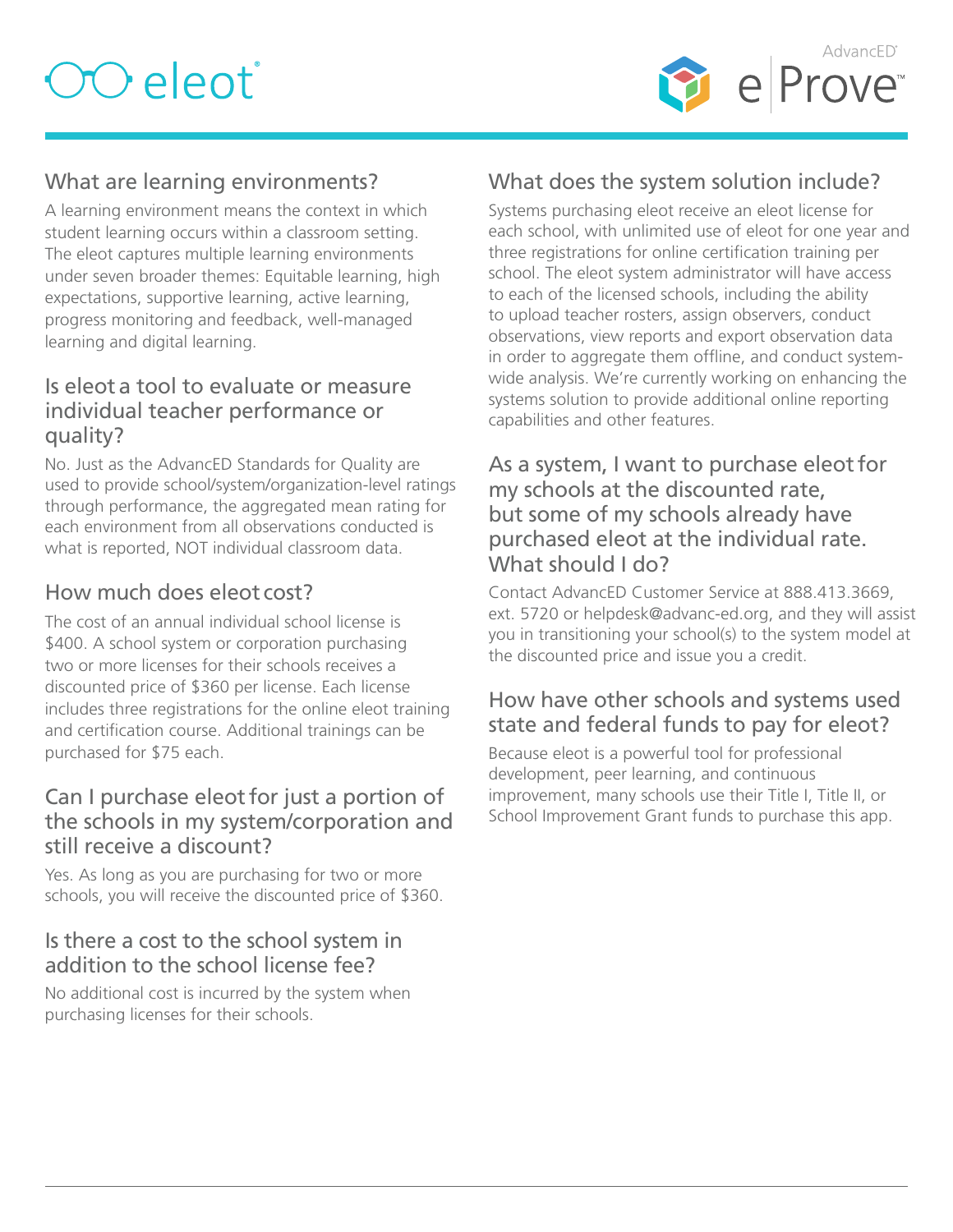## OO eleot<sup>®</sup>



## **Features**

#### <span id="page-3-0"></span>If I purchase eleot, is there a limit to the number of people who can conduct observations in my school/system?

No. Each eleot license includes unlimited users, observations, reports and other functions. Each license does include three certification trainings, which is encouraged but not required. Additional training can be purchased within the app.

## <span id="page-3-1"></span>What is the expected length of time for the observation?

Observations are conducted for a minimum of 20 minutes. Observing for a longer period of time is optimal but not required.

#### <span id="page-3-2"></span>Can notes be captured in eleot during the observation process?

Yes. In addition to item ratings, notes can be answered at the item level. Future updates will include the ability to take notes at the observation level as well.

#### Do I need an Internet connection to conduct observations with the app?

No. The eleot app can be used without an Internet connection. The app auto-saves your work even when you are not connected. Your work will sync automatically when you reopen the app when you have connectivity.

## <span id="page-3-3"></span>Can I upload a faculty roster?

Yes. The eleot administrative functions allow you to upload a roster of instructor's names and emails. The observer then will be able to pick the name of the instructor from a list inside the app without having to manually enter it.

## <span id="page-3-4"></span>Can observation results be exported?

Yes. Authorized eleot administrators can export raw observation data in CSV format using the reporting feature.

## <span id="page-3-5"></span>What types of reports are available?

An observation summary report can be generated using on any combination of grade levels, subjects, instructors, observers, lesson segments and/or date range. This summary report can be viewed on screen, printed, saved as PDF or exported in CSV (commaseparated values) format. The raw data used to generate the report can also be downloaded in a stacked or unstacked CSV format.

## <span id="page-3-6"></span>Who can see our eleot results?

Individual observation results are visible only to the observer and any authorized eleot administrator for that institution. AdvancED does not maintain or track data from individual observation results. AdvancED uses only aggregated, de-identified eleot data for research and product development purposes.

### <span id="page-3-7"></span>Does eleot support other languages?

Currently, the eleot app and all associated functions and reporting are available only in English. A hardcopy version of eleot is available in Spanish. Please contact our Help Desk at 888.413.3669, ext. 5720 or helpdesk@advanc-ed.org for more information.

#### <span id="page-3-8"></span>Does AdvancED provide support after eleot is purchased?

Yes. For assistance or questions about eleot, please contact our Help Desk at 888.413.3669, ext. 5720 or helpdesk@advanc-ed.org.

#### <span id="page-3-9"></span>Can I send feedback to the teacher from the app once the observation is complete?

Yes, you can email the Observation PDF directly to the Instructor. In the Observation Details under the date, start and end time, select the Email PDF to Instructor link, and then check the items you would like included. You also can send a copy to yourself or simply download the Observation PDF.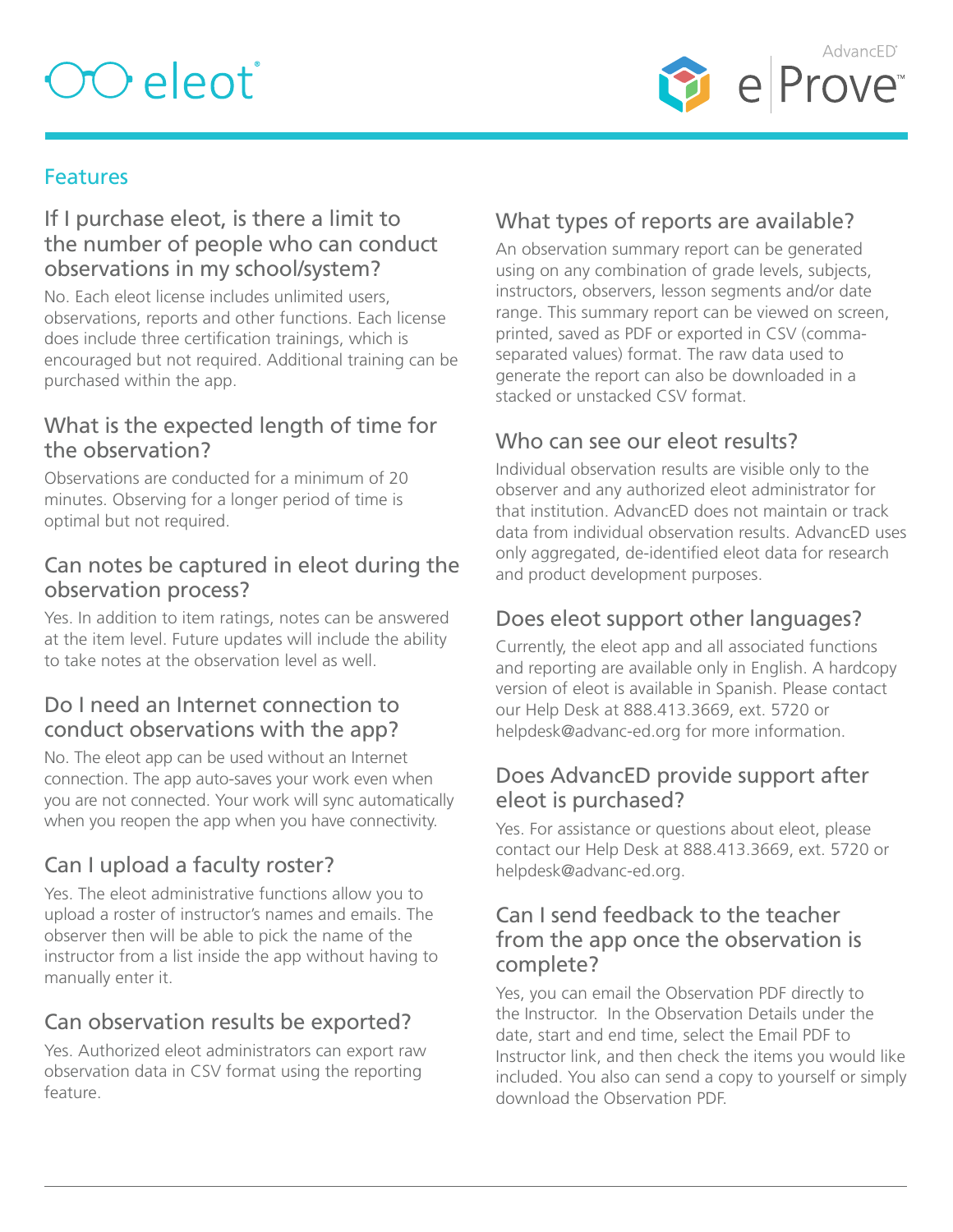# OO eleot<sup>®</sup>



## **Training**

#### <span id="page-4-0"></span>What kind of training is available for eleot?

Each eleot license includes three registrations for the online asynchronous eleot training and certification course. This in-depth training provides both text and video examples of the environments measured by eleot. To become eleot certified, one must complete a 20-minute virtual classroom observation via video provided in the online certification course and obtain a minimum of .90 agreement with expert ratings.

AdvancED Experts are also available to provide face-toface eleot training and workshops. Contact AdvancED at contactus@advanc-ed.org to discuss additional training needs.

## <span id="page-4-1"></span>Is training required to use eleot?

The eleot app is intuitive and user-friendly; however, we do encourage users to become eleot certified, as the training will enhance the tool's effectiveness. Being a certified observer ensures that you have the knowledge and skill level to conduct valid and reliable observations using eleot and to accurately rate each item in the seven environments with less observer bias. Training is provided through eleot to users selected by the administrator. Users are certified after successful completion of the training, and training for additional users can be purchased based on the school's needs.

#### <span id="page-4-2"></span>How do I participate in eleot certification training?

Users with administrator permissions can purchase and assign eleot training seats to selected individuals under Account Settings in the app. Each eleot license includes three complimentary training seats.

## <span id="page-4-3"></span>Do all observers have to be certified?

No, but to ensure the validity and reliability of your observations, AdvancED highly recommends that all observers be certified. However, for all AdvancED review processes (including external accreditation, diagnostic and special reviews), observer certification is a requirement.

#### Can additional online eleot training be purchased?

Yes. Additional training seats can be purchased from the Account Settings page on the eleot administrator panel at any time for a cost of \$75 per additional registration.

#### <span id="page-4-4"></span>Can eleot training be purchased without buying the app?

No. At this time eleot training is available only with the app.

## How do I access the online eleot training and certification course?

You will receive an automated email with login information from Canvas once an eleot administrator has assigned you an online training seat. If you do not receive or misplace the email, access the training course at: https://advancedorg.instructure.com/login by entering your email address and ASSIST password. Need assistance? contactus@advanc-ed.org.